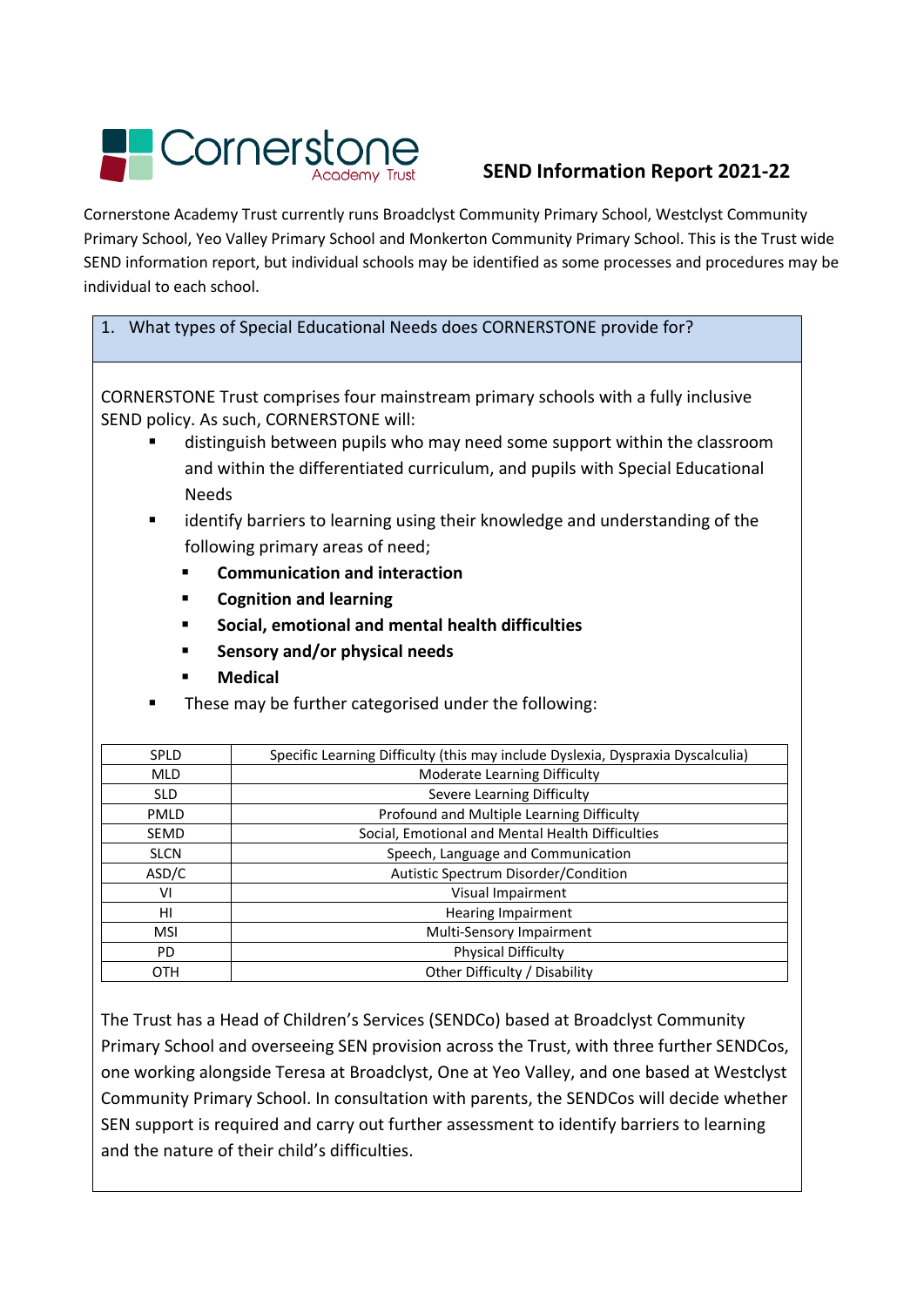#### 2. CORNERSTONE policies for the identification and assessment of pupils with special educational needs.

In addition to the above mentioned SENDCos, CORNERSTONE also employs a School Nurse four days a week and an Educational Psychologist and Speech and Language Therapist two days every week in order to assist with the identification of needs and strategies for supporting children identified with SEN. The role of the SENDCos and provision for children with SEN is overseen by the SEN Trustee.

Through this provision, CORNERSTONE:

- monitors the progress of all pupils; formal assessment of academic levels, use of additional assessments to identify specific learning difficulties, including literacy difficulties, language and/or speech difficulties, other curriculum difficulties, social and/or emotional difficulties and medical needs. Monitoring and assessment of children's progress and wellbeing takes place by all staff who report to the SENDCos and parents.
- Teachers meet termly with their SENDCo to maintain a consistent assessment process, review progress and plan and review support and intervention packages.

#### CORNERSTONE:

- listens to the pupil
- listens to parent/carers' concerns through, informal discussion, parents' evenings, emails, phone calls and specifically arranged meetings.
- has a flexible, broad and enriched curriculum to ensure that all pupils are able to access a personalised approach appropriate to their age and ability.
- identifies barriers to learning using their knowledge and understanding of the four primary areas of need and Medical need; as outlined above
- in consultation with parents, will decide whether SEND support is required and carry out further assessment to identify barriers to learning and the nature of the child's difficulties.

In addition CORNERSTONE:

- pays regards to advice and information from parents and previous settings at transition points; liaising as necessary to continue the use of successful strategies and approaches
- provides teaching and support staff with comprehensive guidance in relation to identification processes, including CPD and regular meetings with the SENDCos.
- has clear processes for staff and parent / carers to raise concerns regarding pupil progress and learning. Parents first point of contact is the class teacher. The teachers will then complete an Initial Referral Form should they/parents have concerns about a pupil's progress or wellbeing. The SENDCos meet each teacher formally each term to discuss progress and support for children on the SEN register or those causing concern. Referral forms are reviewed monthly and discussed with the full SEN Team (SENDCo, Head of Schools, Educational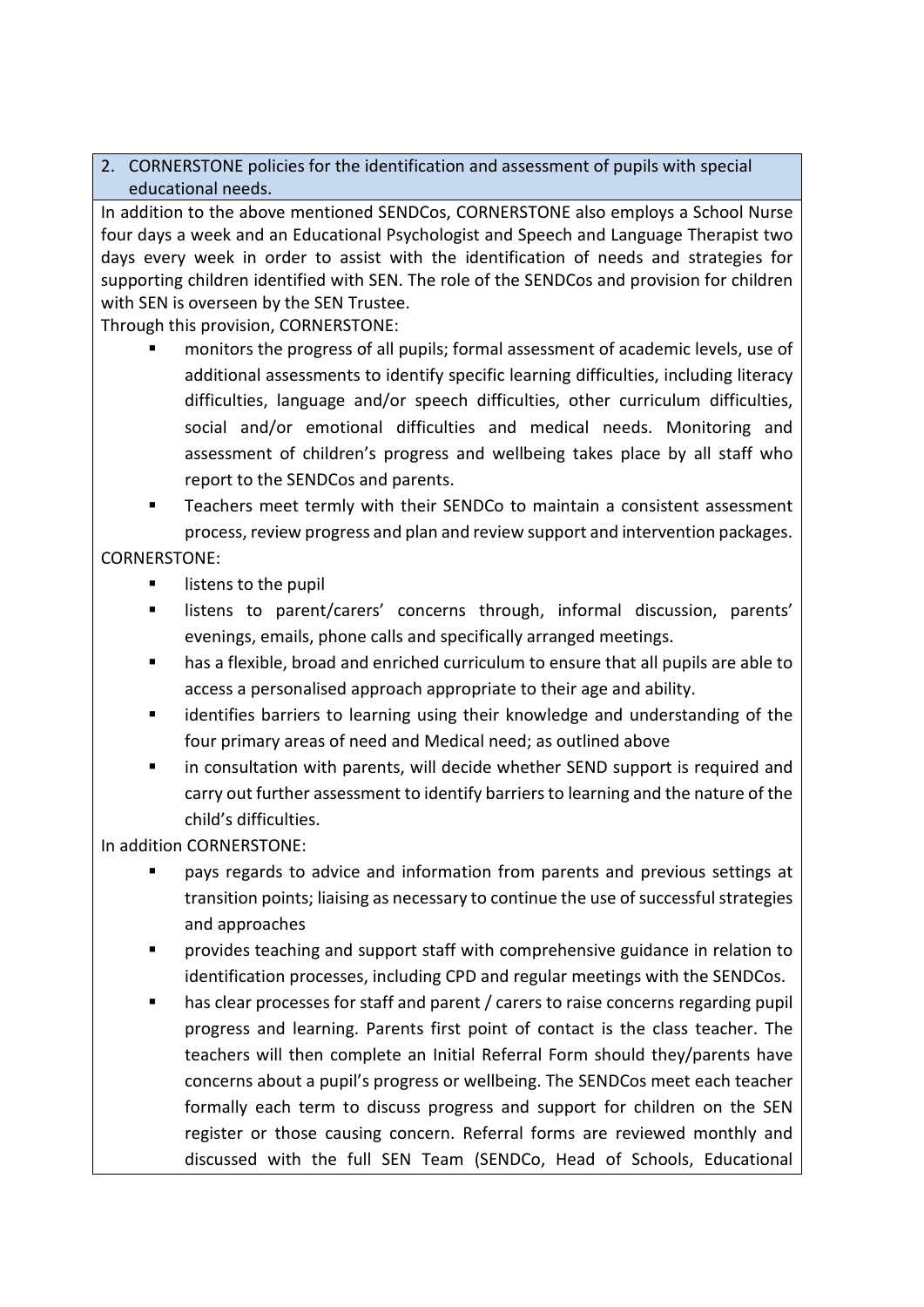Psychologist, Speech & Language Therapist and in-house School Nurse). Further referrals, assessment or support are discussed and agreed at monthly SEND Team Meetings.

- uses a range of appropriate screening and assessment tools to identify needs, including GL reading, spelling and cognitive profile assessments, Progress Tests in Maths and English, PASS (Pupil Attitudes to Self and School) assessments, Language Link assessments, dyslexia and dyscalculia screeners. More specific screening assessments are used if concerns are identified.
- when appropriate, seeks advice from advisory services and outside agencies including the Educational Psychology Service, CAMHS, Speech and Language Service, Babcock LDP SEN support services etc. in order to gain a better understanding of a pupil's needs with support from Devon County's 0-25 SEN team where necessary or family support through the Right for Child Early Help process.
- informs parents/carers when they are making Special Educational Provision for their child and parents/carers are able to provide feedback on provision at parents' evenings and ongoing throughout the term via arranged meetings or phone calls or emails
- identifies the nature of each pupil's SEN needs; sometimes a child or young person can have needs in more than one area which requires an individualised approach. Each child with SEN will have an individual Provision Map outlining needs, support, progress and outcomes.
- regularly reviews the SEND register

## 3. CORNERSTONE's policies for making provision for pupils with special educational needs whether or not pupils have EHC Plans

- Review and update the school SEND policy annually
- Review staff expertise through classroom observations, linking to appraisal/performance management systems
- Evaluate quality of provision through rigorous analysis of pupil progress including work analysis, assessment data and pupil observations
- Regularly review and evaluate the impact of SEND provision on the progress, attainment and well-being of SEND pupils through the use of targeted provision maps which include assessment data and targets /outcomes
- Review attendance and exclusion data for SEND pupils
- Monitor the impact and success of specific interventions
- Have a well-designed and comprehensive school improvement plan that accounts for specific development of SEND provision and addresses any areas of weakness
- Provision is discussed with the SEND and Leadership Team and is consistent across the Trust, including targeted and specialist provision whether supported with a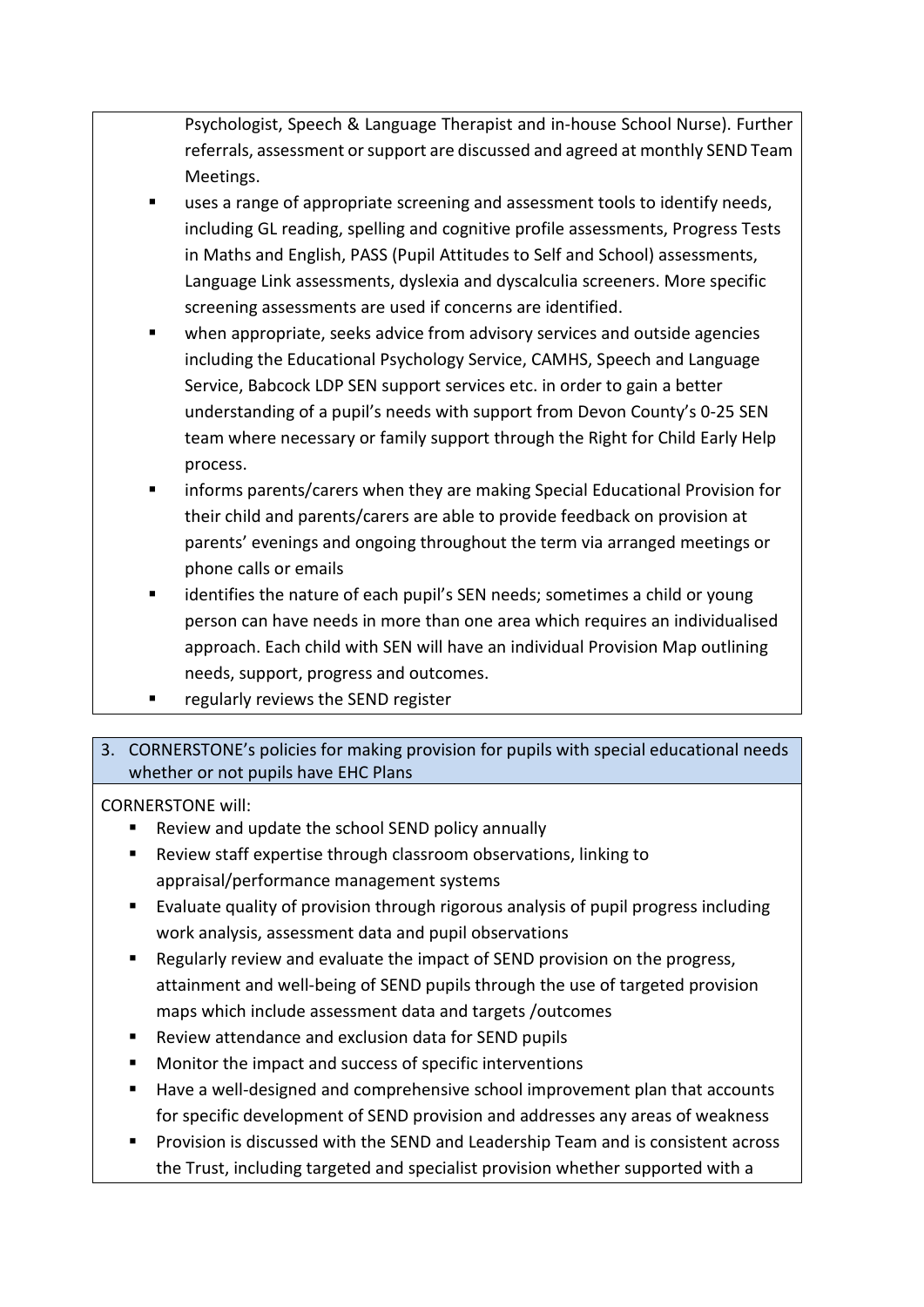school Individual Provision Map or 0-25 SEN Team Local Authority led Education, Health and Care Plan.

CORNERSTONE's arrangements for assessing and reviewing the progress of pupils with special educational needs;

CORNERSTONE:

- Consults and works with parents and pupils
- Tracks and monitors pupil progress on a regular basis and shares this at termly parents' evenings and in the annual school reports
- Establishes and reviews 'additional to' or 'different from' provision in response to current need
- Identifies key outcomes for individual pupils and develops clear steps to achieve these
- Ensures robust use of school data to identify, monitor and respond to progress of pupils with SEND
- Ensures reliability of data gathered through triangulation of evidence, including work analysis, discussion with pupil/staff, observations, assessments and PASS questionnaires
- Have clear monitoring processes in place, including scrutiny of pupil books and work analysis
- **Ensures that every teacher is responsible for pupil progress in his/her own class,** and that this information feeds into wider school processes that monitor pupil progress effectively
- Ensure that appropriate rates of progress are made in line with national expectations and all staff are clear about what is expected and adjust practice accordingly
- Evaluate the impact of interventions
- Regularly evaluate progress towards personalised targets with the pupil either with the class teacher or assigned individual adult mentors

The schools' approach to teaching pupils with special educational needs;

- Ensure all pupils access high quality teaching which takes account of pupil's differing needs
- Ensure a bespoke, tailored and personalised approach for individuals with complex needs
- Use their best endeavours to secure the special educational provision required for the pupil needs
- Make appropriate use of the resources in their delegated budgets to support children and young people with additional needs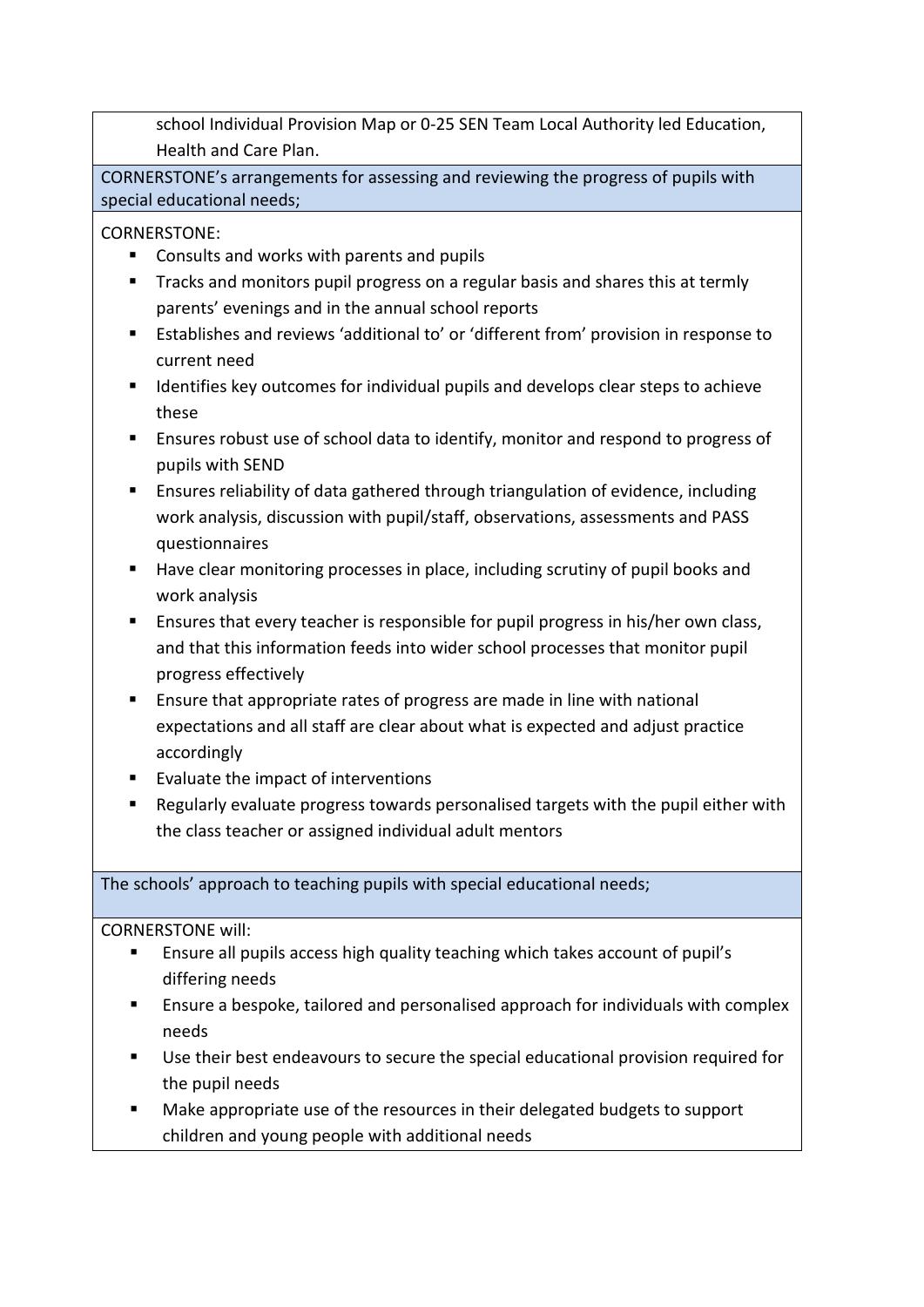- **If all identify early a pupil's lack of adequate progress and review individual needs.** Recognise that some children may only need modifications to the teaching approaches, classroom organisation or provision of ancillary equipment or resources as part of the differentiated curriculum
- Differentiate lessons to match the pupil's level of learning as part of the school's universal provision
- Have a consistent graduated approach to meeting pupil need by reviewing class teaching, access strategies and removing barriers to learning before developing a more personalised approach
- Use their knowledge and understanding of the four primary areas of need to plan provision and to focus on interventions that are relevant and evidence-based
- Refer to the Devon Graduated Response documents for support to tailor provision and to provide an individualised support programme for pupils with more complex needs.
- Where and when needed, seek further advice from advisory services and outside agencies regarding strategies for developing practice in order to remove barriers to learning

How the school adapts the curriculum and learning environment for pupils with special educational needs;

CORNERSTONE will:

- Ensure all pupils access high quality teaching which takes account of pupil's differing needs
- Ensure a bespoke, tailored and personalised approach for individuals with complex needs
- Use their best endeavours to secure the special educational provision called for by the child's or young person's needs
- Make appropriate use of the resources in its delegated budgets to support children and young people with additional needs
- Identify early a child or young person's lack of adequate progress and review their needs.
- Differentiate lessons to match the pupil's level of learning
- Use their knowledge and understanding of the four primary areas of need to plan provision and to focus on interventions that are relevant and evidence-based
- Refer to the Devon Graduated Response document for support to tailor provision to provide an individualised support programme for more complex pupils.
- Where and when needed, seek further advice from advisory services and outside agencies about removing barriers to learning linked to different areas of need

How the school enables pupils with special educational needs to engage in the activities of the school (including physical activities) together with children who do not have special educational needs and;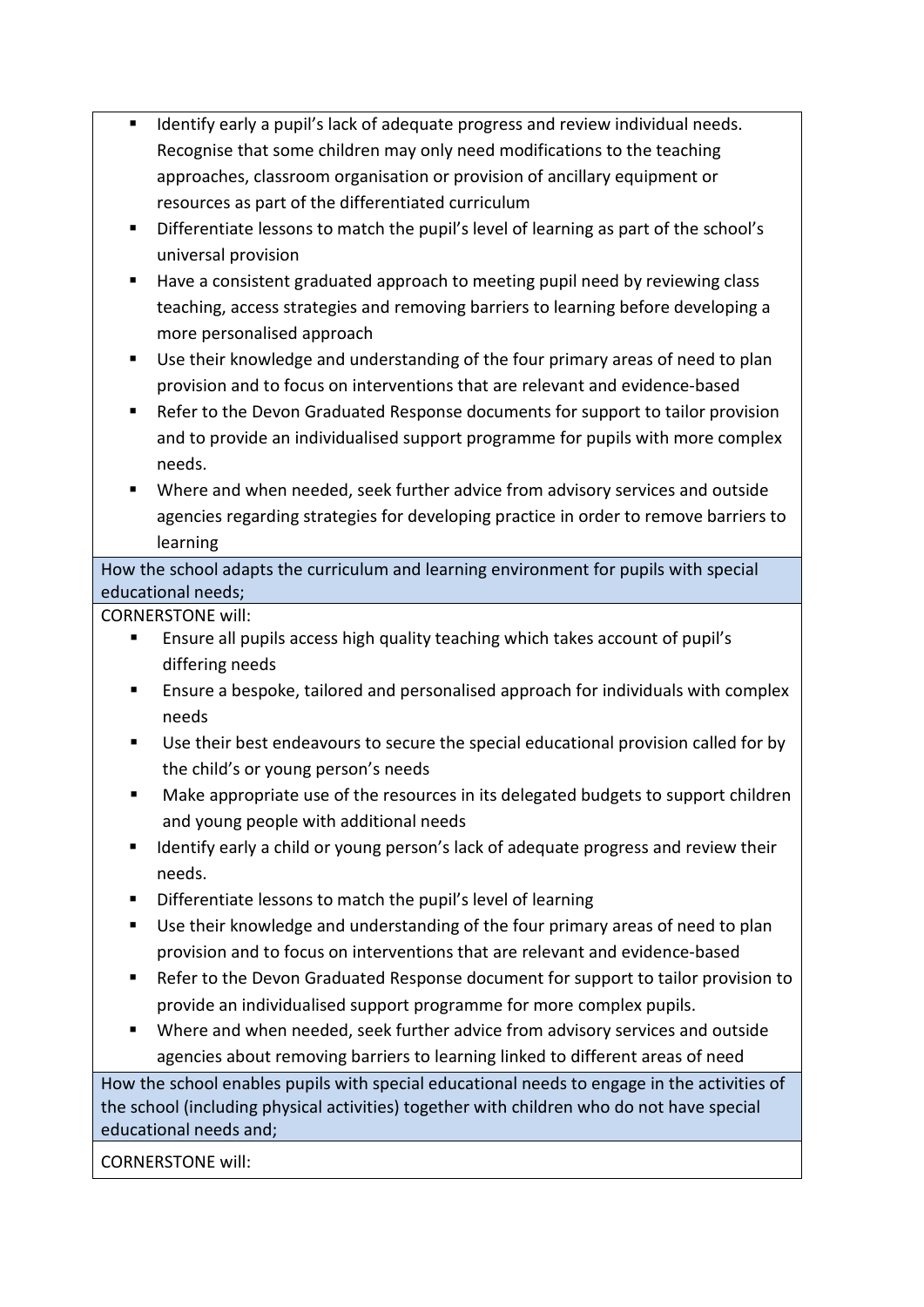- Carry out their duties under the Equality Act 2010
- **Promote positive outcomes in the wider areas of personal and social development** and ensure that the approaches used are based on the best possible evidence and are having the required impact
- **Promote the health and wellbeing of each child or young person by supporting their** access to enriched and extra-curricular activities
- Monitor SEND pupils' engagement with extra-curricular activities
- Ensure that children and young people with SEND engage in the activities of the school alongside pupils who do not have SEND, with necessary support plans
- **Offer a wide range of opportunities in all areas of the curriculum**

Support that is available for improving the emotional, mental and social development of pupils with special educational needs

CORNERSTONE will:

- Employ an on-site school nurse to provide whole school class teaching, 1:1 sessions parents and staff CPD as necessary, eg run Timid to Tiger (parenting the anxious child) course, attachment and mental health and wellbeing training for all staff, parent mental health information evenings
- **Promote the health and wellbeing of each child or young person by supporting their** access to EH4MH advice and enriched and extra-curricular activities
- **Provide a safe environment for children and young people and recognise that the** well-being of all children and young people includes physical, mental and emotional well-being as well as protection from abuse by training staff regularly in monitoring and reporting concerns
- Be alert to other events such as bereavement and bullying which can lead to learning and/or mental health difficulties and have clear processes to support these needs
- Assess pupils displaying disruptive or withdrawn behaviours to determine any underlying learning, communication or mental health difficulties
- Have in place clear processes to support children and young people, including how they will manage the effect of any disruptive behaviour so it does not adversely affect other pupils
- Where appropriate seek further advice from advisory services and outside agencies about removing barriers to learning linked to emotional, mental and social development
- Have regard to the Early Help Pathway and where appropriate use this pathway to access further advice and support
- 4 In relation to mainstream schools and maintained nursery schools, the name and contact details of the SEN co-ordinator.

The Trust's Head of Children's Services (SENDCo) is Teresa Cavallo. She can be contacted at [teresa.cavallo@tcat.education](mailto:teresa.cavallo@tcat.education) or on the usual schools' telephone number 01392 304040. Teresa Cavallo is available Tuesday to Thursday. Emily Daniels is also SENDCo for WCPS and MCPS, Jim Green is SENDCo at YV and Katie Lawson is SENDCo at BCPS. In the event of their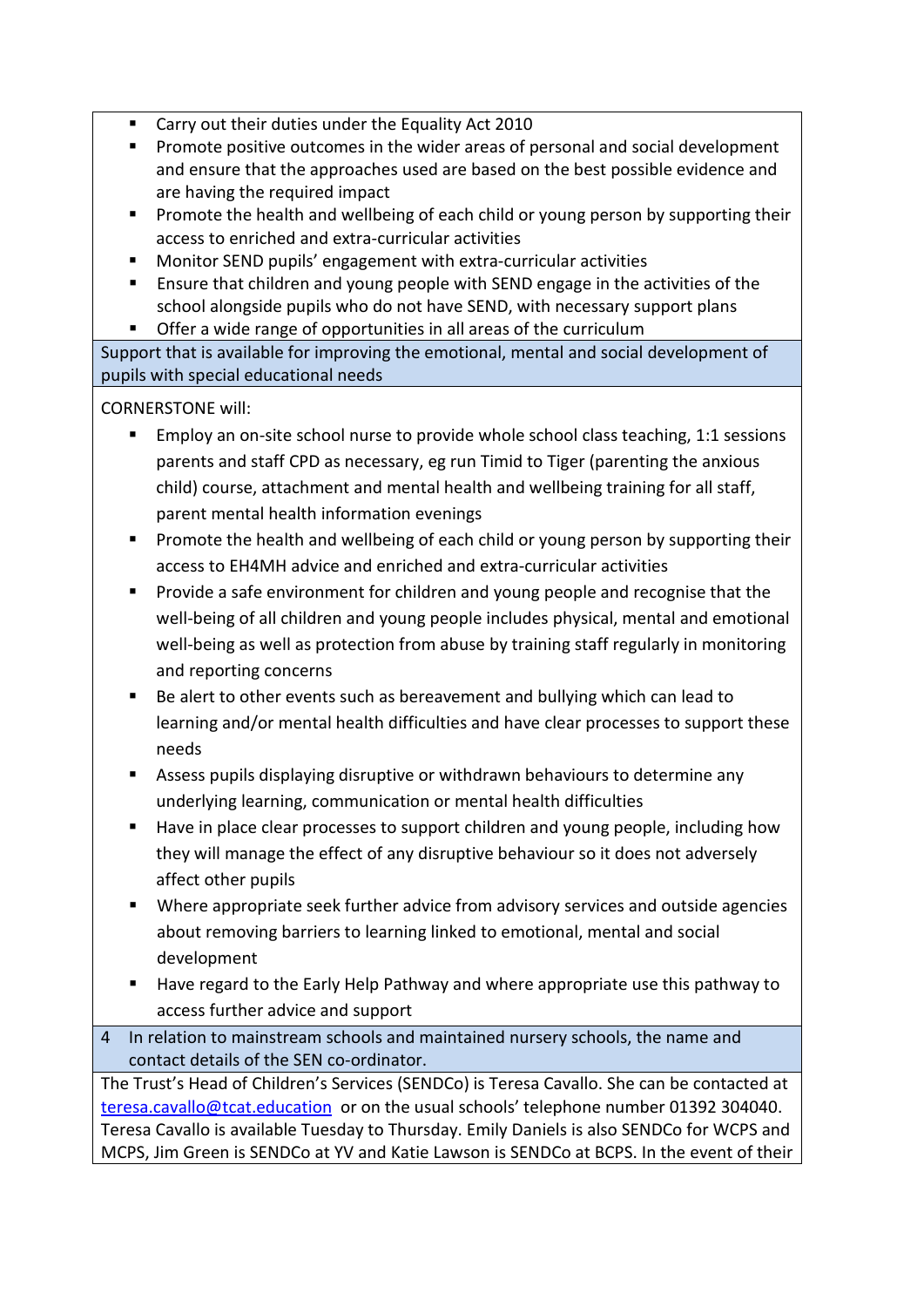absence, please contact one of the Leadership Team, Jonathan Bishop (Trust), Nina Rothery (BCPS, WCPS) or Chris Hall (YVPS, MCPS). The SEND Trustee is Ken Dyson.

5 Information about the expertise and training of staff in relation to children and young people with special educational needs and about how specialist expertise will be secured.

CORNERSTONE will:

- Regularly audit and review staff training needs and provide relevant training to develop whole school staff's understanding of SEND and strategies to support inclusion and high-quality teaching
- Use their best endeavours to secure the special educational provision called for by the child's or young person's needs.
- Provide staff with information about effective strategies to use within their class
- Adhere to the principle that 'All teachers are teachers of children with special educational needs'; to ensure that all teachers and staff are equipped to deal with a diverse range of needs
- Acknowledge the key role of the Special Educational Needs Co-ordinator (SENDCO) in providing professional guidance to colleagues and contributing to professional development of all staff
- Ensure that a SENDCO is on the Leadership Team
- Ensure the SENDCOs have completed the National Qualification for SEN Coordination
- Ensure all staff (both teaching and non-teaching) have had training to develop staff knowledge of the four areas of need
- Have clear and robust systems in place for evaluating provision by reviewing staff expertise through classroom observations, and pupil progress through book / work scrutiny and pupil observations
- 6 Information about how equipment and facilities to support children and young people with special educational needs will be secured.

CORNERSTONE will:

- Make appropriate use of the resources in its delegated budgets to support children and young people with additional needs
- Use their best endeavours to make sure that a child with SEN gets the support they need
- Carry out their duty to make reasonable adjustments under the Equality Act 2010
- **Pay regard to the criteria and understand the processes (My Plan, Early Help, EHC** Plans) for accessing the additional funding that the Local Authority holds in its High Needs block (Top Up Funding) to provide additional support for pupils with an exceptional level of need

7 The arrangements for consulting parents of children with special educational needs about, and involving such parents in, the education of their child.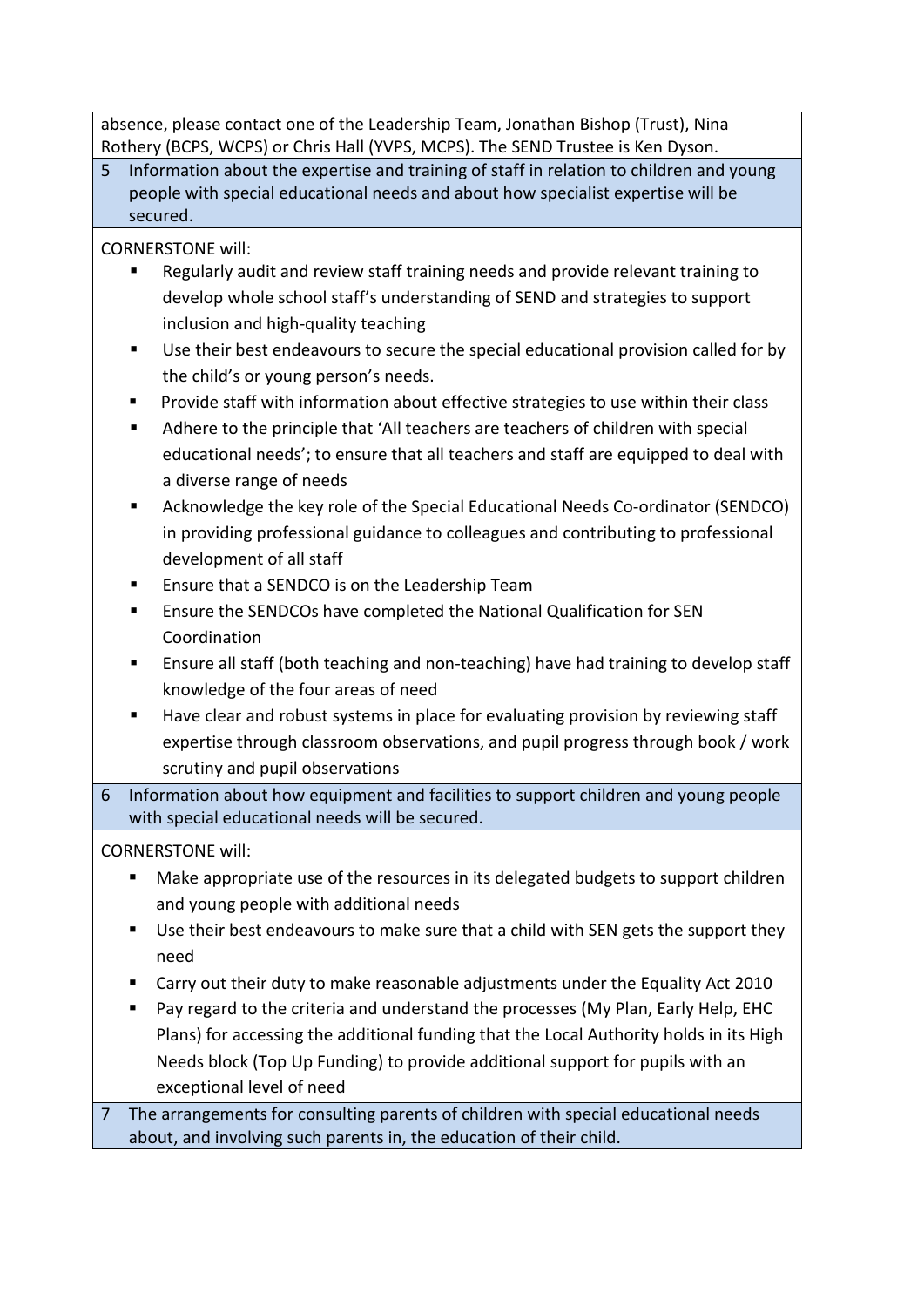CORNERSTONE knows that parents know their children best and it is important that we, as professionals listen and understand when parents express concerns about their child's development. CORNERSTONE will also listen to and address any concerns raised by children themselves.

CORNERSTONE provides an annual report for parents on their child's progress.

CORNERSTONE also holds a Curriculum Evening, three Parents' Evenings and an Open Evening throughout the year. In addition to this, the school has an 'Open Door' policy and parents can chat informally about their child's progress before or after school but are encouraged to make a formal appointment with the teacher or SENDCO should they wish to discuss concerns they have.

#### CORNERSTONE will:

- Make arrangements for providing children, their parents, and young people with SEN or disabilities with advice and information about matters relating to SEN and disability and are available at Curriculum Evening and on the school website.
- Ensure decisions are informed by the insights of parents and those of children and young people themselves
- **Inform parents when they are making special educational provision for their child** and have processes in place for engagement with children and young people and their families to provide feedback on provision
- **Ensure parents are fully aware of the planned support and interventions and,** where appropriate, plan to seek parental involvement to reinforce or contribute to progress at home.
- Ensure a clear date for reviewing progress is agreed and the parent, pupil and teaching staff should be clear about how they will help the pupil achieve the expected outcomes
- Be aware that a child's parents, young people and schools have specific rights to request an Education, Health and Care needs assessment and children and their parents and young people should feel able to tell their school if they believe they have or may have SEND
- Carry out EHCP Annual Reviews through an appropriate child-centred planning process, using the 0-25 SEND Team Hub
- Identify aspirational key outcomes and secure appropriate provision to achieve outcomes
- Hold regular parent meetings, with the child, as appropriate, to discuss pupil progress
- Encourage the active participation of the child and their parent / carer

8 The arrangements for consulting young people with special educational needs about, and involving them in, their education.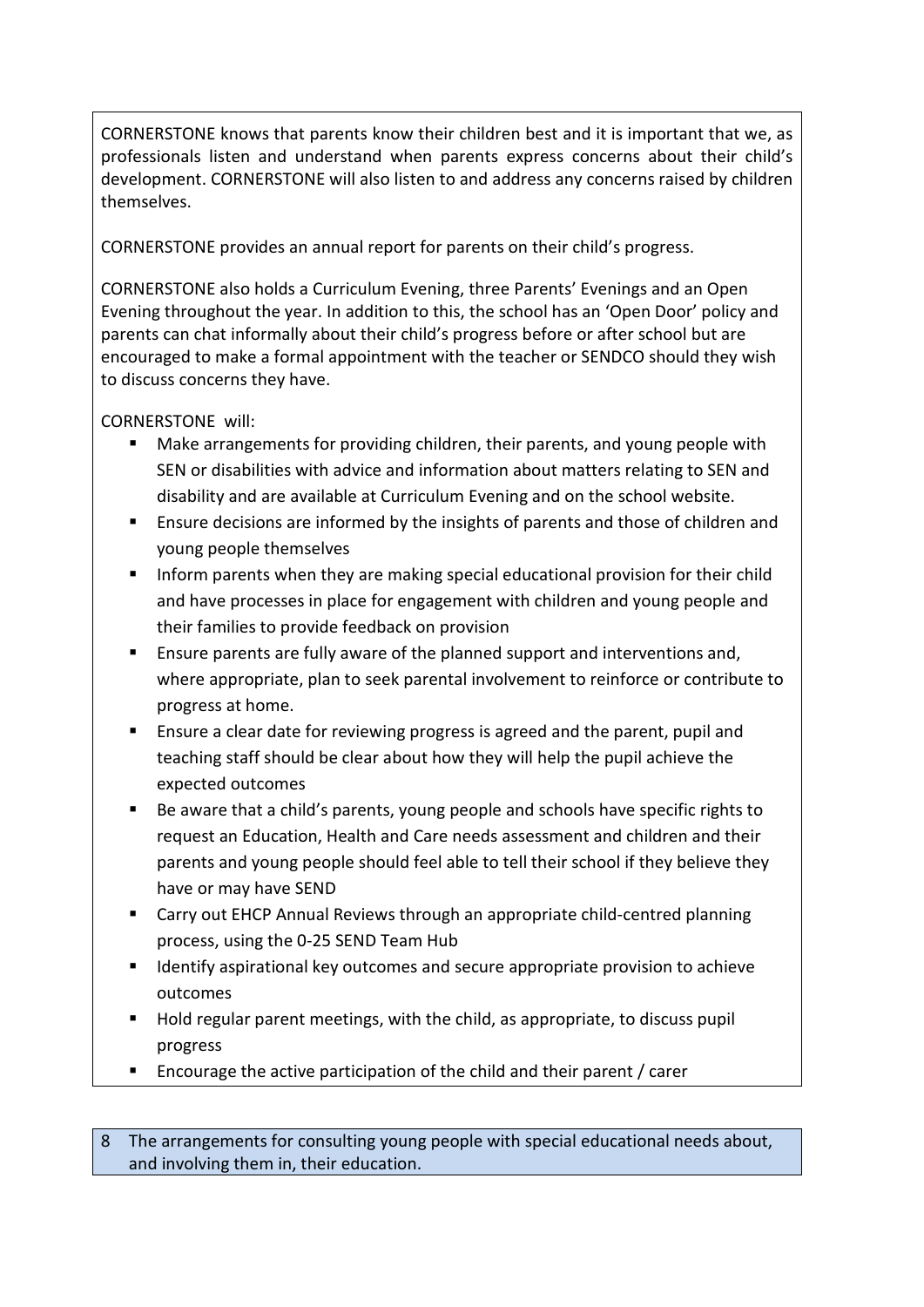It is important that all professionals listen, understand and address any concerns raised by children themselves.

CORNERSTONE will:

- Make arrangements for providing children, their parents, and young people with SEND or disabilities with advice and information about matters relating to SEN and disability on their website or at school via the SENDCO
- Ensure decisions are informed by the insights of parents and those of children and young people themselves
- **Ensure pupils are aware of the planned support and interventions**
- Hold regular parent meetings, with the child or young person, as appropriate, to discuss pupil progress
- **Encourage the active participation of the pupil**
- 9 Any arrangements made by the governing body or the proprietor relating to the treatment of complaints from parents of pupils with special educational needs concerning the provision made at the school.

In the first instance, parents should talk to the Leadership Team and if necessary the Trustee responsible for SEND, Mr Ken Dyson.

10 The contact details of support services for the parents of pupils with special educational needs, including those for arrangements made in accordance with section 32.

Useful links are provided on the school website for parents. Should parents have concerns about their child, they should, in the first instance talk to the class teacher. The SENDCos are available to discuss concerns with parents and / or teachers. The Local Authority Local Offer and the School Website are provided at the end of this document. This Information Report should be read in conjunction with the Trust's SEND policy.

11 CORNERSTONE's arrangements for supporting pupils with special educational needs in a transfer between phases of education or in preparation for adulthood and independent living.

- Ensure the SENDCos work with the parents and the feeder/next school SENDCo
- Pay regard to advice and information from parents and previous settings at transition points liaising as necessary to continue the use of successful strategies and approaches
- Make arrangements for providing children with SEN or disabilities, and their parents, and young people with SEN or disabilities with advice and information about matters relating to SEN and disability
- **Develop an appropriate person-centred planning approach to all transitions** between schools or key stages; the pupil and family should be at the heart of the planning process.
- **Begin transition planning as early as required. This may include additional visits,** photos, activities with a visiting teacher pre-transition
- **Establish clear links with the receiving or feeder school or setting.**